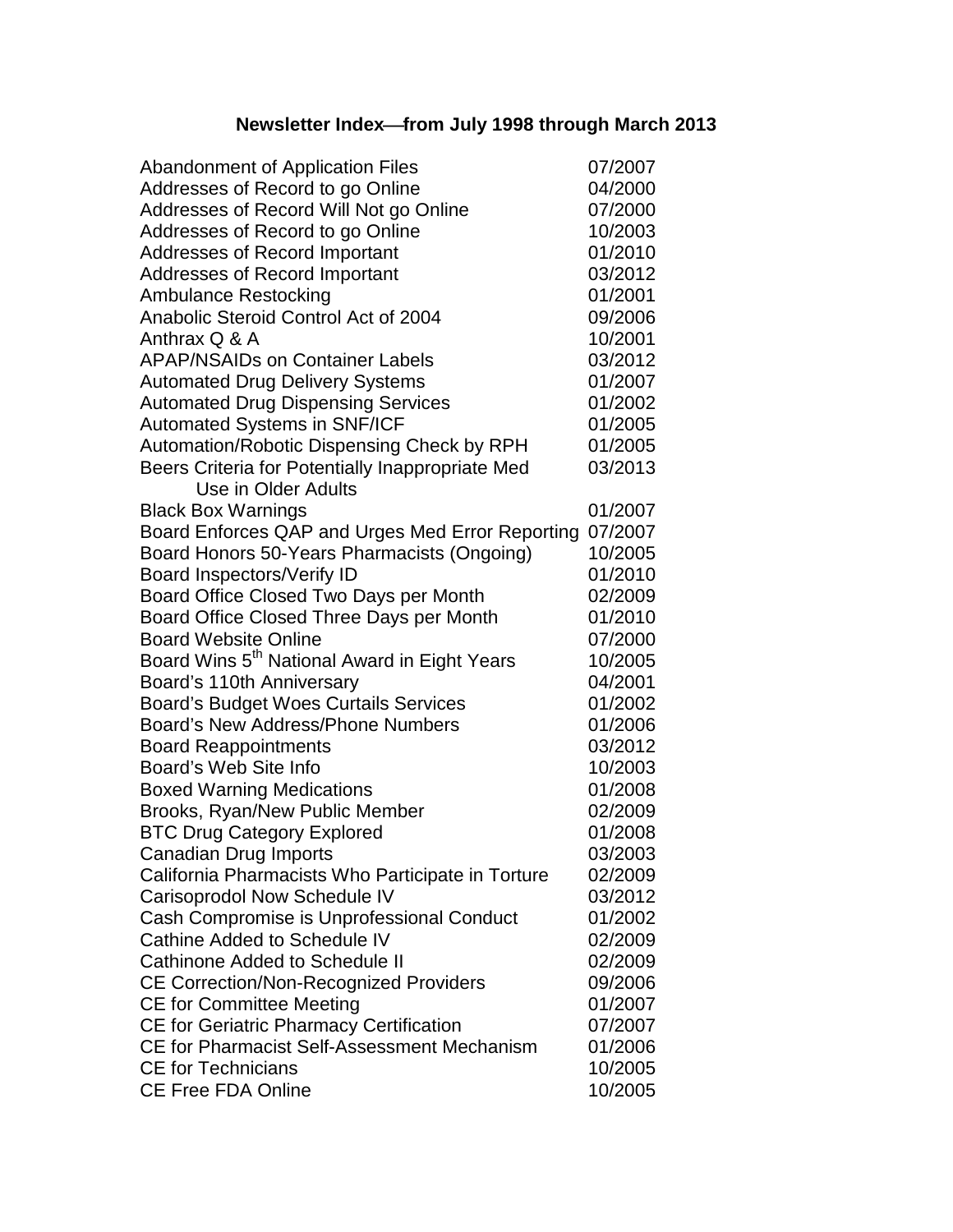| <b>CE From Other Health Professions</b>              | 10/2003 |
|------------------------------------------------------|---------|
| <b>CE/None Required for First RPH Renewal</b>        | 07/2007 |
| <b>CE Petition Changes</b>                           | 01/1999 |
| CE Subject to Cite & Fine if Incomplete              | 04/2000 |
| <b>Central Fill Pharmacy in Hospitals</b>            | 01/2005 |
| Changes in the Board                                 | 09/2010 |
| <b>Changes to Security Rx Forms</b>                  | 01/2006 |
| Changes in Pharmacy Law for 2006                     | 01/2006 |
| Changes in Pharmacy Law for 2007                     | 07/2007 |
| <b>Chart Order Changes</b>                           | 01/2001 |
| Chlamydia/New Law for Treating                       | 04/2001 |
| Chlamydia Follow-Up                                  | 07/2001 |
| Child and Elder Abuse Reporting                      | 01/2005 |
| <b>Citation and Fine Statistics</b>                  | 09/2006 |
| Cite and Fine Expanded                               | 07/2001 |
| <b>Cite &amp; Fine Process</b>                       | 03/2003 |
| Clarification of 07/2008 Article Re: H&SC 11103      | 02/2009 |
| Clerk-typist/Pharmacist Ratio Amended                | 01/2005 |
| <b>Clinical Laboratory Testing</b>                   | 01/2002 |
| Closing A Pharmacy - Instructions                    | 03/2013 |
| <b>Competency Committee Restructured</b>             | 01/2005 |
| <b>Compounding Area for Parenteral Solutions</b>     | 01/2005 |
| <b>Compounding Attire</b>                            | 01/2005 |
| Compounding by TCHs                                  | 01/2005 |
| <b>Compounding Facilities and Equipment</b>          | 07/2011 |
| Compounding for Future Use/Recordkeeping             | 07/2011 |
| <b>Compounding Limitations and Requirements</b>      | 07/2011 |
| <b>Compounding Policies and Procedures</b>           | 01/2005 |
| <b>Compounding Policies and Procedures</b>           | 07/2011 |
| <b>Compounding Quality Assurance</b>                 | 07/2011 |
| Compounding Recordkeeping of Drug Products           | 07/2011 |
| <b>Compounding Reference Materials</b>               | 01/2005 |
| <b>Compounding Regulations Adopted</b>               |         |
| CCR 1735-1735.8                                      | 01/2010 |
| <b>Compounding Standards for Sterile Injectables</b> | 01/2005 |
| <b>Compounding Sterile Injectable Products</b>       | 01/2005 |
| <b>Compounding Training of Staff</b>                 | 01/2005 |
| <b>Compounding Training of Staff</b>                 | 07/2011 |
| <b>Compounding Unapproved Drugs for Prescriber</b>   |         |
| <b>Office Use</b>                                    | 07/2011 |
| Confidentiality of Pharmacy Information              | 04/2000 |
| <b>Confidential Information Disposal</b>             | 04/2000 |
| <b>Consumer Brochures/Where to Find</b>              | 09/2006 |
| Conroy, Ruth Departs Board                           | 02/2009 |
| <b>Controlled Substance Quantity Limit</b>           | 07/2007 |
| Correction Feb 2010 (The Script) Article             | 09/2010 |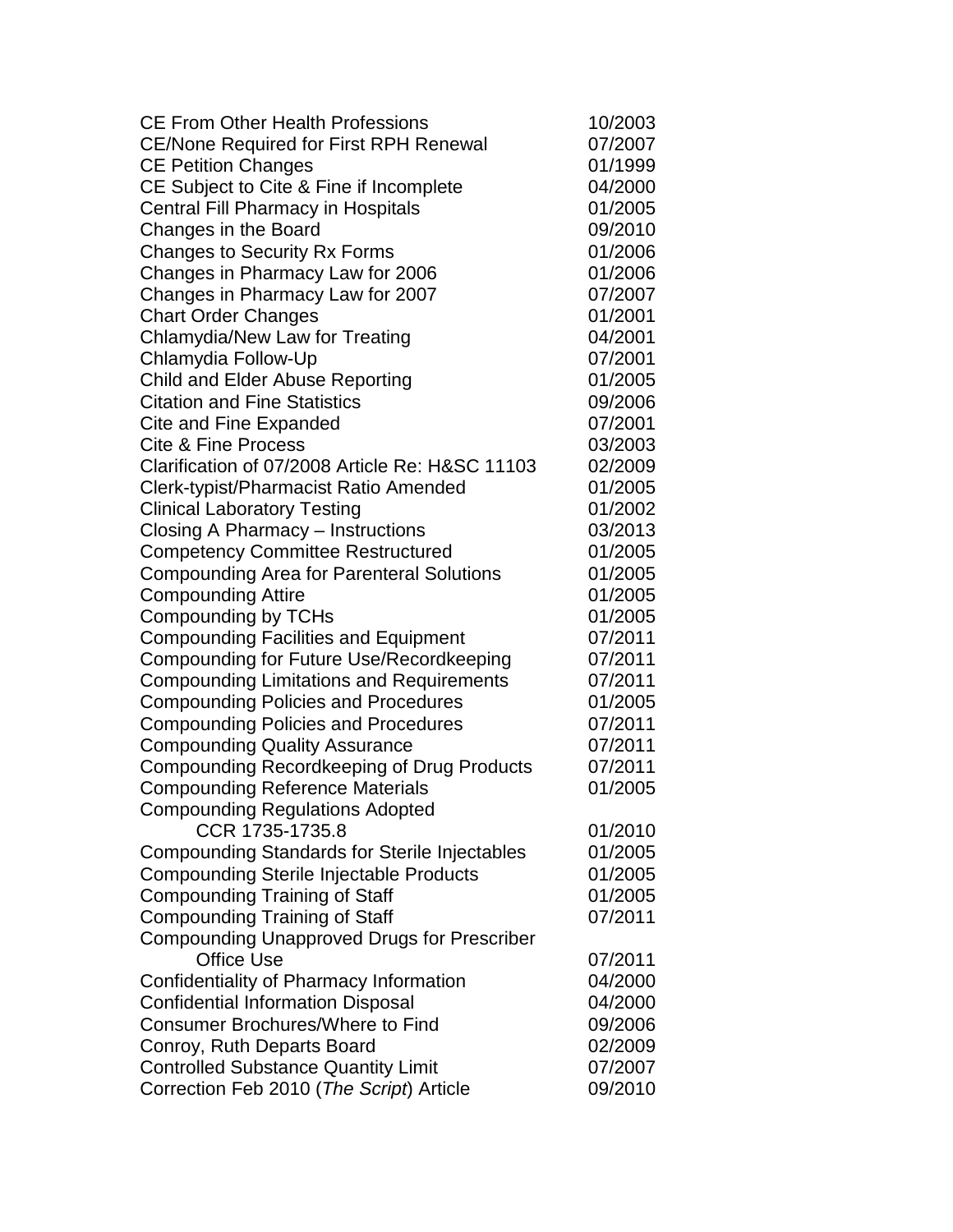| Correction Re: SB 1475                             | 07/2007 |
|----------------------------------------------------|---------|
| <b>Corresponding Responsibility Update</b>         | 07/2001 |
| <b>Corresponding Responsibility Update</b>         | 01/2010 |
| Coumadin Labeling & Genetic Makeup                 | 01/2008 |
| <b>Counseling Area Requirement</b>                 | 03/2003 |
| <b>Counterfeit Drug Reporting</b>                  | 03/2012 |
| CPJE Course Outline on or after Apr 2006           | 01/2006 |
| <b>CPJE Course Outline Changed 2011</b>            | 07/2011 |
| <b>CCR 1710 Omitted from Lawbook</b>               | 04/2000 |
| <b>CURES at a Glance</b>                           | 04/2000 |
| <b>CURES Data Submission Changes</b>               | 07/2011 |
| <b>CURES Data Collector New/Infinite Solutions</b> | 02/2009 |
| <b>CURES</b> in Effect                             | 10/1998 |
| CURES (AB 2018 to Make Permanent)                  | 04/2000 |
| <b>CURES Profiles on Request</b>                   | 10/2003 |
| <b>CURES Q &amp; A</b>                             | 07/1998 |
| <b>CURES Rebates</b>                               | 04/1999 |
| <b>CURES Reporting Errors (Top Four)</b>           | 03/2012 |
| <b>CURES to be Maintained by DOF</b>               | 01/2006 |
| <b>CURES to Include Schedule III</b>               | 03/2004 |
| <b>CURES to Include Schedule III</b>               | 01/2005 |
| <b>CURES Real Time Access to Data</b>              | 02/2009 |
| <b>CURES Reporting by Nonresident Pharmacies</b>   | 09/2010 |
| <b>CURES Reporting of Federally Defined</b>        |         |
| Schedules II, III or IV                            | 03/2012 |
| CURES Update (Use of Correct License #)            | 10/2001 |
| <b>CURES Update &amp; Reminder</b>                 | 01/2008 |
| DEA Clarification of Modified C II Prescriptions   | 02/2009 |
| DEA Form 106 Updated                               | 02/2009 |
| <b>DEA Inventory Procedures</b>                    | 01/2008 |
| <b>DEA Number for Facilities Prescribers</b>       | 01/2008 |
| <b>DEA New Registration Certificates</b>           | 01/2005 |
| <b>DEA Presentation at Board/Rannazzisi</b>        | 09/2010 |
| DEA Registration for RPHs Prescribing CS           | 01/2005 |
| DEA (San Diego) Telephone # Correction             | 10/2001 |
| <b>DEA Telephone Numbers (New)</b>                 | 07/2001 |
| Delivery of Dangerous Drugs & Devices              | 01/2005 |
| <b>Dental Scope of Practice</b>                    | 11/2000 |
| <b>Designated Representative Fee Changes</b>       | 01/2006 |
| Dextromethorphan Provided to Under 18 Yr-Olds      |         |
| Violation                                          | 03/2012 |
| Dextromethorphan Sales OTC Must Have               |         |
| Age-Verifying Cash Register                        | 03/2012 |
| Dichloralphenazone Now Schedule II                 | 01/2002 |
| Digitek (Recalled) Still Used in California        | 07/2008 |
| Disaster/Emerg Response Teams Need Volunteers      | 07/2007 |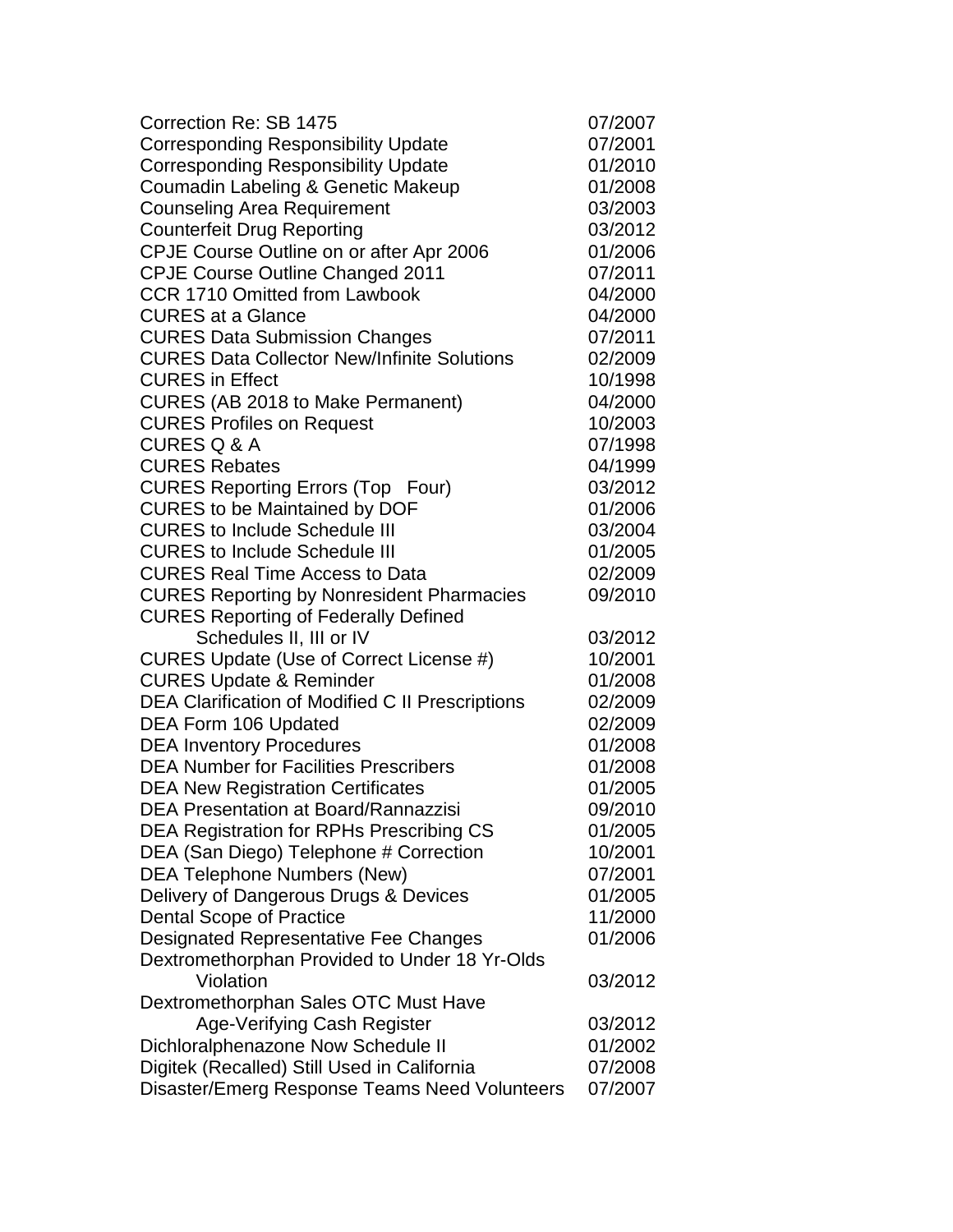| Disaster Med Assist Team (DMAT)                          | 01/2002 |
|----------------------------------------------------------|---------|
| <b>Disaster Response Policy Statement</b>                | 01/2007 |
| Disciplinary Actions 06/22/06 - 12/31/06                 | 01/2007 |
| Disciplinary Actions 01/1/07 - 05/31/07                  | 07/2007 |
| Disciplinary Actions 06/1/07 - 11/01/07                  | 01/2008 |
| Disciplinary Actions $11/02/07 - 05/09/08$               | 07/2008 |
| Disciplinary Actions $05/10/08 - 11/05/08$               | 02/2009 |
| Disciplinary Actions 01/06/10 - 05/28/2010               | 09/2010 |
| Disciplinary Actions $06/22/11 - 12/23/12$               | 03/2012 |
| <b>Disciplinary Guidelines Revised</b>                   | 10/2001 |
| <b>Dispensing Internet Prescriptions</b>                 | 07/2011 |
| Dispensing Pursuant to Legal Order or Prescription       | 01/2006 |
| Dispensing Pursuant to Out-of-State Prescriber           | 07/2007 |
| Donation of Unused Drugs to Govt-Owned Phcies            | 01/2006 |
| <b>DOJ Now Approves Security Printers</b>                | 01/2006 |
| Dosage Form & Contract Pharmacy                          | 01/2002 |
| Dronabinol (Marinol) Schedule III                        | 01/2001 |
| <b>Drop Shipment Defined</b>                             | 02/2009 |
| Drug Benefit Card                                        | 01/2002 |
| <b>Drug Delivery Theft</b>                               | 07/2008 |
| <b>Drug Expiration Guidelines</b>                        | 01/2002 |
| <b>Drug Samples</b>                                      | 03/2003 |
| Drug Storage/Proper Temperatures are Critical            | 01/2010 |
| Drug Transfer Dealers That are Not Wholesalers           | 03/2012 |
| Drugs, Providing to Unlicensed Facilities                | 07/2008 |
| Edetate Disodium/Edetate Calcium Disodium                | 07/2008 |
| Electronic (Common) Files                                | 01/2005 |
| <b>Electronic Data Transmission Rx Defined</b>           | 02/2009 |
| <b>Electronic Data Transmission Reduced to Writing</b>   | 02/2009 |
| <b>Electronic Fingerprinting for RPH License Renewal</b> | 07/2011 |
| Electronic/Fractionation of Schedule IIs (Update)        | 07/1999 |
| Electronic Image Transmission Rx Defined                 | 02/2009 |
| <b>Electronic Prescribing Awaiting DEA Approval</b>      | 02/2009 |
| Electronic Prescribing/DEA Interim Final Rule            | 07/2011 |
| Electronic Prescribing Interim Final Rule Q & A          | 07/2011 |
| <b>Electronic Rx Changes</b>                             | 01/2001 |
| <b>Electronically Transmitted Rxs</b>                    | 03/2003 |
| <b>Electronically Transmitted Rxs</b>                    | 01/2005 |
| <b>Electronically Transmitted Rxs</b>                    | 03/2013 |
| <b>Electronically Transmitted Rxs by Health Care</b>     |         |
| Facility                                                 | 02/2009 |
| <b>Electronically Transmitted Rx's Security</b>          | 01/2006 |
| <b>Elidel Labeling Updated</b>                           | 09/2006 |
| E-Mail Notification List (Owner 2 or more facilities)    | 07/2011 |
| E-Mail Notification List (Owner 2 or more facilities)    | 03/2012 |
| E-Mail Notification List of Meetings/Info                | 07/2008 |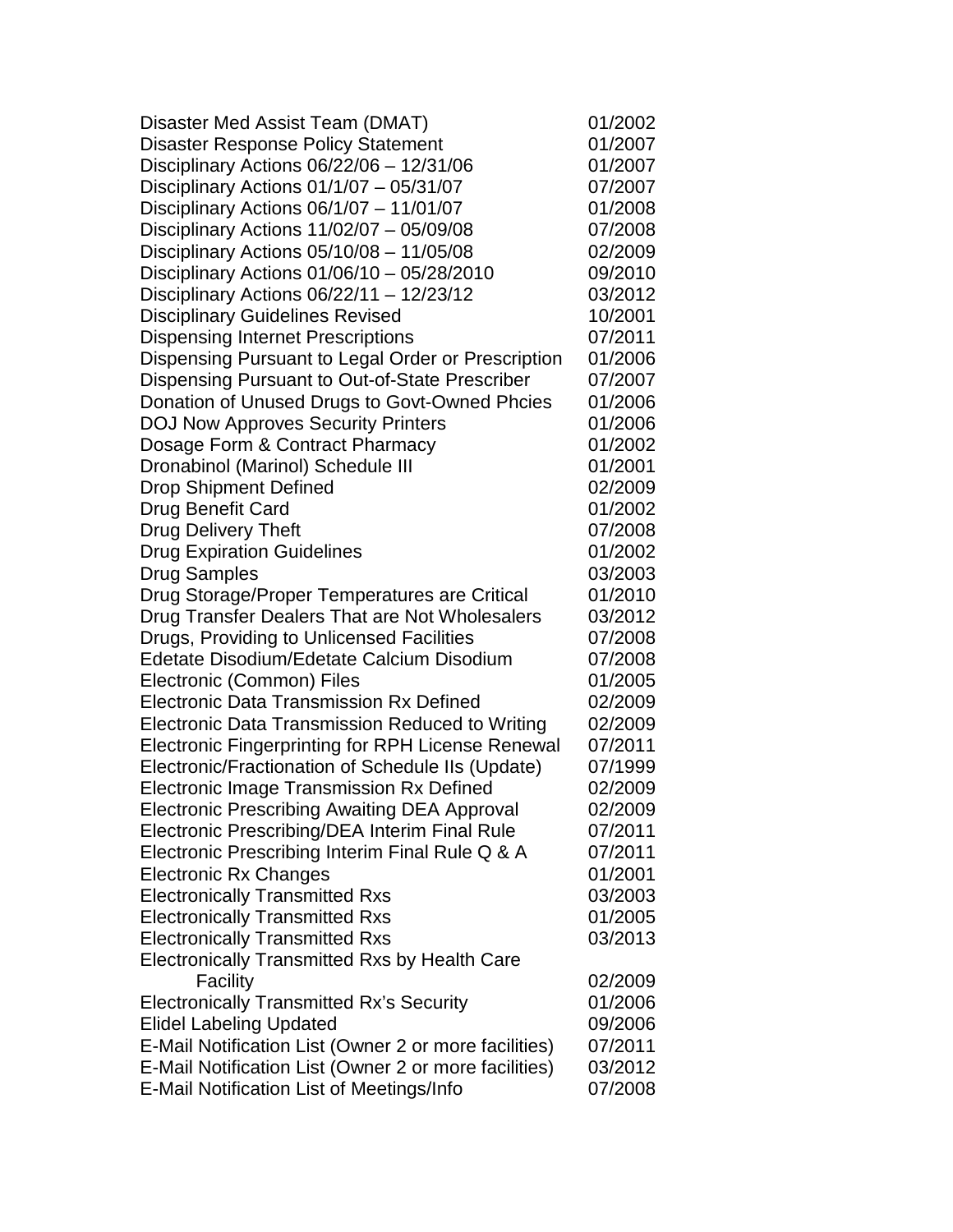| E-Mail Notification List Mandatory for Facilities | 01/2010 |
|---------------------------------------------------|---------|
| <b>Embargoed Dangerous Drugs</b>                  | 01/2005 |
| <b>Emergency Compounding List</b>                 | 01/2010 |
| <b>Emergency Contraception</b>                    | 01/2002 |
| <b>Emergency Contraception</b>                    | 03/2004 |
| <b>Emergency Contraception Protocol for RPHs</b>  | 01/2005 |
| <b>Employment/Pharmacy Inspectors</b>             | 01/2007 |
| <b>E-Pedigree Requirement Discussions</b>         | 03/2012 |
| <b>Ephedrine Sales Limitations</b>                | 01/2000 |
| <b>Ephedrine Sales Limitations</b>                | 09/2006 |
| <b>Epinephrine Auto-Injectors</b>                 | 01/2002 |
| E-Rx Altering                                     | 02/2009 |
| E-Rx Authorization to Transmit (No Schedule II)   | 02/2009 |
| E-Rx for CS Not Permitted for Pharmacies or       |         |
| Hospitals                                         | 02/2009 |
| E-Rx Into Pharmacy or Hospital Computer           | 02/2009 |
| <b>E-Rx Requirements</b>                          | 02/2009 |
| E-Rx Schedule III-V                               | 02/2009 |
| E-Rx W/Generic Substitution                       | 02/2009 |
| <b>Estate Planning Questions</b>                  | 01/2008 |
| Ethics Course/Condition of Disciplinary Probation |         |
| <b>CCR 1773</b>                                   | 01/2010 |
| <b>Ethics Course Requirement CCR 1773.5</b>       | 01/2010 |
| Exam: Confidentiality                             | 01/2005 |
| Exam: Confidentiality                             | 07/2011 |
| Exam: Disciplined for Compromising Exam           | 10/2005 |
| <b>Exam: Dishonest Conduct</b>                    | 01/2005 |
| <b>Exam Dishonest Conduct</b>                     | 07/2011 |
| <b>Exam: Passing Grade</b>                        | 01/2005 |
| Exam: Registration Application                    | 01/2005 |
| <b>Executive Officer/DCA Director Approval</b>    | 07/2011 |
| Exemptee Changed to "Designated Representative"   | 01/2006 |
| Exemptee Exam Fee Becomes App Fee                 | 01/2002 |
| Exemptee-in-Charge to (DRIC) 01/01/06             | 01/2005 |
|                                                   | 01/2006 |
| Exemptee-in-Charge Changed to (DRIC)              | 01/2008 |
| <b>Exemptees' New Qualifying Requirements</b>     | 01/2002 |
| <b>Exceptional Preceptor Awards</b>               | 01/2010 |
| <b>Expedited Partner Therapy Electronic Rxs</b>   | 09/2010 |
| <b>Expiration Dates/Compliance Guidelines</b>     | 07/2001 |
| <b>Explanation of Disciplinary Terms</b>          | 02/2009 |
| <b>Expiration Dates Revisited</b>                 | 10/2001 |
| <b>Expiration Dates Revisited</b>                 | 01/2002 |
| <b>Exubera Approved</b>                           | 09/2006 |
| Facilities Required to Join Board E-Mail List     | 09/2010 |
| <b>Fact Sheet Competition</b>                     | 07/2008 |
|                                                   |         |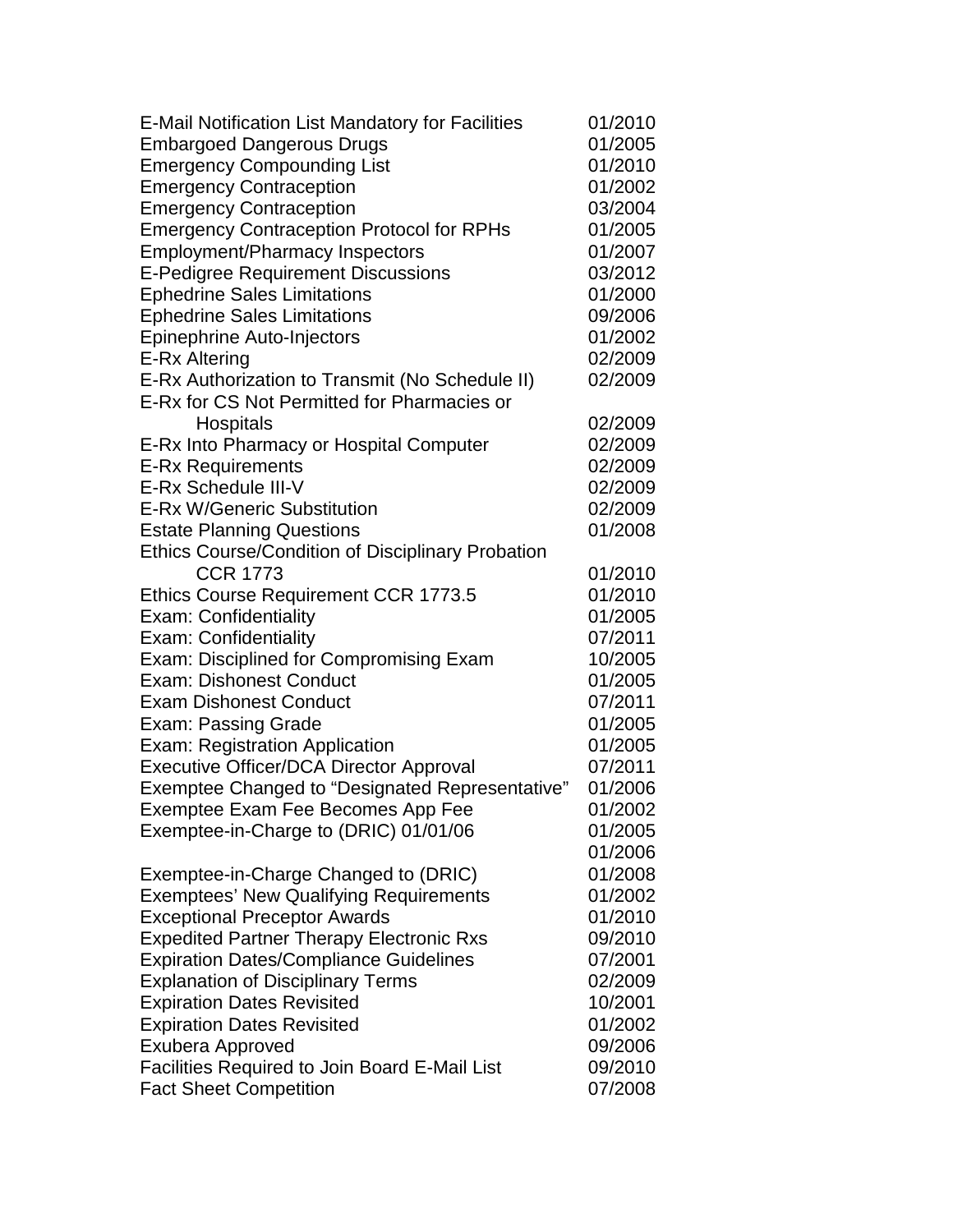| <b>Fact Sheets Developed</b>                            | 10/2005     |
|---------------------------------------------------------|-------------|
| <b>Fact Sheets Download</b>                             | 02/2009     |
| Fake Board of Pharmacy Telephone Inquiries              | 03/2013     |
| <b>Faxed Rx Label</b>                                   | 10/2003     |
| Faxing                                                  | Spring 1990 |
| <b>Faxing Rxs</b>                                       | 04/2000     |
| Faxing/Clarification of 04/2000 Article                 | 07/2000     |
| Fax on Demand at Board of Pharmacy                      | 04/2000     |
| <b>Faxed Prescription by the Patient</b>                | 09/2006     |
| <b>Faxed Prescription/ Electronic Signature</b>         | 09/2010     |
| FDA Requires Side-effect Statement on Rx Drugs          | 07/2008     |
| <b>Fees Reduced</b>                                     | 04/1999     |
| <b>Fees Increased</b>                                   | 01/2008     |
| <b>FentaNYL Patches Guidelines</b>                      | 03/2012     |
| <b>Fifty-Year Pharmacist Pin</b>                        | 01/2008     |
| <b>Financial Settlement Reporting to Board</b>          | 09/2010     |
| Fingerprinting by Live Scan Required for Some           |             |
| <b>Pharmacists' License Renewal</b>                     | 09/2010     |
| <b>Fingerprints Resubmission by Pharmacists</b>         | 07/2011     |
| Flowers, Sylester Honored by Board                      | 07/2008     |
| <b>Fluoride Prescription Refills</b>                    | 01/2008     |
| Foreign Graduate Certification by FPGEC                 | 01/2005     |
| <b>Furlough Fridays Reinstated</b>                      | 09/2010     |
| <b>Foreign Graduate Transcripts</b>                     | 10/2003     |
| <b>Furnishing Dangerous Drugs to Specified Entities</b> | 01/2005     |
| <b>GBH is Now Schedule I</b>                            | 04/2000     |
| <b>GBL is Now Schedule II</b>                           | 01/2000     |
| Goldenberg, Stanley Departs Board                       | 02/2009     |
| Google Requires VIPPS Accreditation                     | 09/2010     |
| <b>Grandfathering Pedigree Requirements</b>             | 02/2009     |
| <b>Heparin Products Recalled</b>                        | 07/2008     |
| Herold, Virginia New Exec Officer                       | 07/2007     |
| <b>High Alert Medications</b>                           | 07/2011     |
| <b>HIPAA</b>                                            | 01/2002     |
| <b>HIPAA</b>                                            | 10/2003     |
| <b>Hospital Medication Errors</b>                       | 01/2001     |
| <b>Hospital Drug Purchases</b>                          | 01/2000     |
| Hotline to Report Illegal Sales & Internet Pharmacies   | 10/2005     |
| <b>Hurricane Katrina Stories</b>                        | 10/2005     |
| Hurricane Katrina Story/New Orleans Airport             | 01/2006     |
| <b>Hydrocodone Products Unapproved Marketing</b>        | 01/2008     |
| <b>Hypodermic Licenses Not Required for Poultry Use</b> | 01/2006     |
| <b>Hypodermic Needles without Prescription</b>          | 01/2005     |
| <b>Hypodermic Needles without Prescription Program</b>  | 10/2005     |
| Hypodermic Needle & Syringe without Rx Extended         | 07/2011     |
| Hypodermic Needle & Syringe without Rx Extended         | 03/2012     |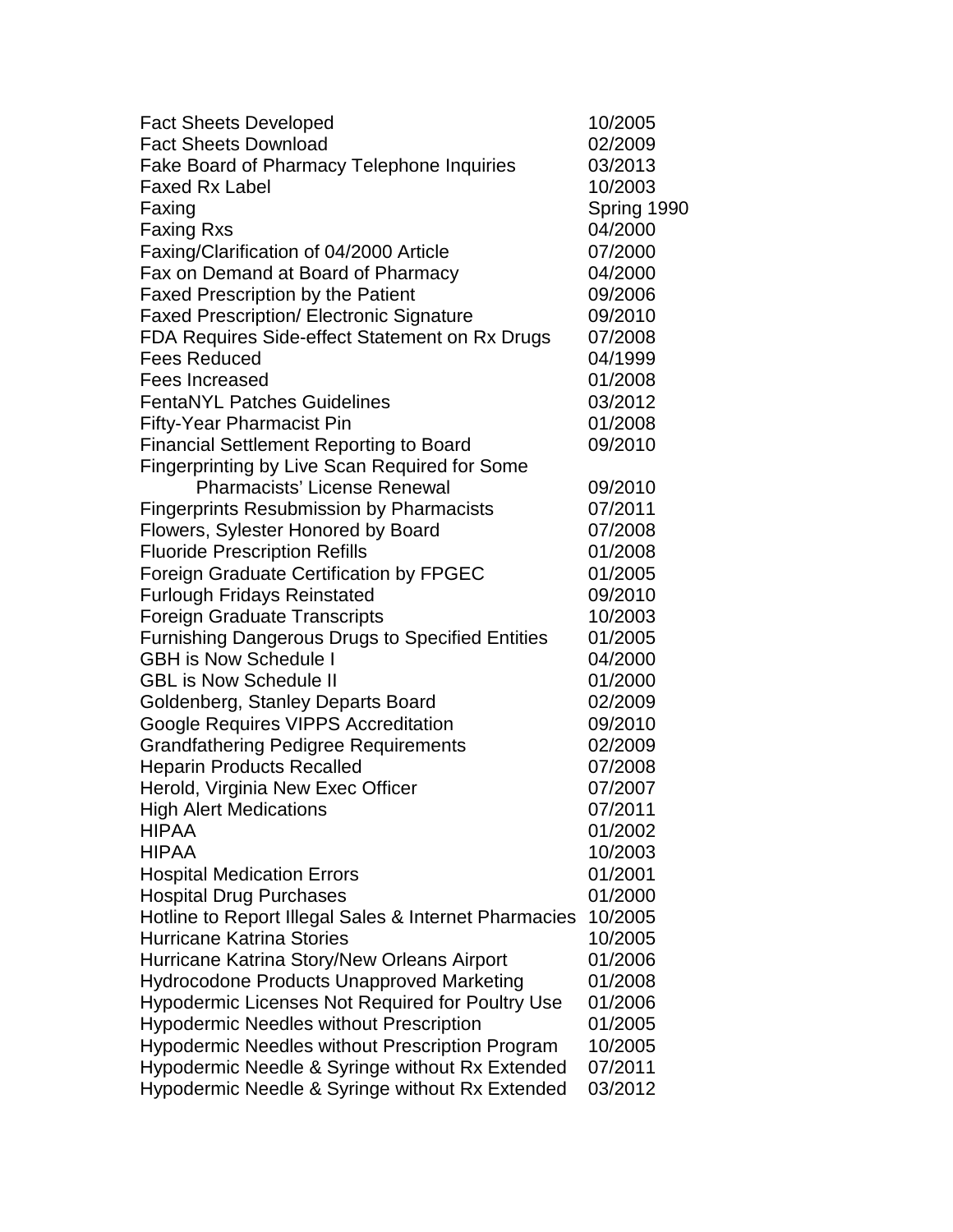| <b>Highway Signs for 24-Hr Pharmacies</b>          | 02/2009 |
|----------------------------------------------------|---------|
| <b>Inactive/Retired License Differences</b>        | 09/2010 |
| <b>Incentives for Transferring Prescriptions</b>   | 07/2007 |
| Incomplete CE Generates Inactive License           | 01/2006 |
| Inference of Container Contents                    | 02/2009 |
| Influenza Info for Pharmacists Online              | 01/2010 |
| <b>Insulin Syringes Prefilled by Pharmacist</b>    | 01/2007 |
| Intern/Pharmacist Ratio Change                     | 01/2005 |
| Internet Dispensing/ Open Letter                   | 10/2003 |
| <b>Interpreter Service</b>                         | 03/2012 |
| <b>Illegal Internet Dispensing</b>                 | 07/2008 |
| Illegal Internet Dispensing can Cost You Millions  | 01/2010 |
| Illegal Internet Dispensing can be Costly          | 07/2011 |
| Inspector Employment with the Board                | 01/2010 |
| Interoperable Electronic System                    | 02/2009 |
| <b>Internet Pharmacy</b>                           | 01/2001 |
| Intern Hours from Out-of-State                     | 03/2012 |
| <b>Interns Performing Advanced Procedures</b>      | 10/2005 |
| Intracompany Sale or Transfer                      | 02/2009 |
| In-Transit Drug Theft                              | 07/2008 |
| <b>Investigation Process</b>                       | 03/2004 |
| <b>IRS Requires Inventory Information Approval</b> |         |
| System by Jan 1, 2009                              | 07/2008 |
| <b>ISMP Med Safety Alert</b>                       | 10/2001 |
| <b>ISMP Self-Assessment QAP</b>                    | 10/2001 |
| Is Your Pharmacy Secure?                           | 07/2008 |
| Join our E-mail List                               | 07/2008 |
| Join our E-mail List Mandatory for Facilities      | 07/2011 |
| Kajioka, Randy, Pharm.D./New Board Member          | 02/2009 |
| Khat Added to Schedule II                          | 02/2009 |
| <b>Katrina Hurricane Helpers</b>                   | 01/2006 |
| Katrina/California DMAT                            | 09/2006 |
| <b>Keeping Required Documents Handy</b>            | 01/2010 |
| Koda-Kimble Remington Honor Medal: Honored by      |         |
| the Board                                          | 09/2010 |
| Label Changes for Sleep Disorder Drugs             | 07/2007 |
| Letter of Admonishment                             | 03/2004 |
| Letter from Disciplined PIC                        | 03/2012 |
| Letter from Disciplined RPH: Illegal Internet      |         |
| Dispensing                                         | 07/2008 |
| Letter from Disciplined RPH: Illegal Internet      |         |
| Dispensing                                         | 10/2003 |
| License Renewal/No CE for First Renewal            | 01/2006 |
| Licenses (Unrenewed) to be Cancelled in 60 Days    | 04/1999 |
| Licenses (Unrenewed) to be Cancelled in 60 Days    | 04/2000 |
| Licensee Addresses Online                          | 10/2003 |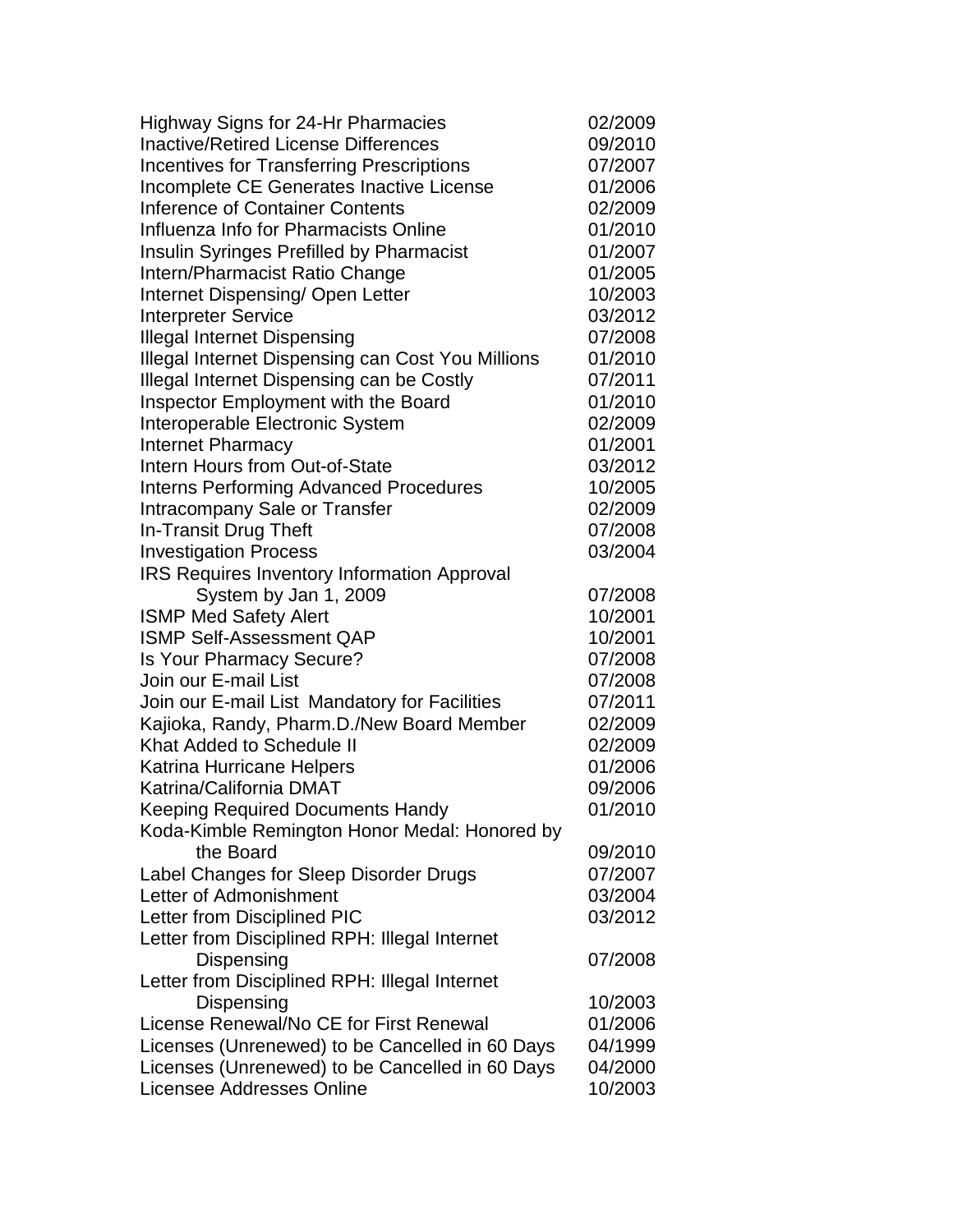| Licensees Can Be Accountable Drug Delivery Theft         | 07/2008 |
|----------------------------------------------------------|---------|
| License Renewal Delays                                   | 01/2008 |
| <b>License Renewal Delays</b>                            | 03/2012 |
| <b>License Renewal Early</b>                             | 07/2008 |
| License Renewal Online Coming                            | 09/2006 |
| <b>License Renewal Re: Criminal Conviction</b>           | 02/2009 |
| Licensee Termination Must be Reported to Board           | 09/2006 |
| Licensure Growth 1998-2008                               | 07/2008 |
| LiveScan Fingerprinting                                  | 01/2001 |
| <b>LiveScan Fingerprinting Errors</b>                    | 02/2009 |
| Look/Sound-Alike Drugs List                              | 01/2002 |
| <b>Mandatory Reporting</b>                               | 07/2008 |
| Manpower Shortage Forum/Sacramento                       | 01/2000 |
| Manpower Shortage Forum/Riverside                        | 04/2000 |
| <b>Manpower Task Force Update</b>                        | 04/2001 |
| <b>Manufacturer Definition for Pedigree</b>              | 02/2009 |
| Manufacturer Pedigree Compliance Date Schedules          | 02/2009 |
| <b>Manufacturer Unauthorized Furnishing</b>              | 02/2009 |
| Marcus, William Memoriam                                 | 01/2008 |
| <b>Marinol Still Schedule II</b>                         | 01/2000 |
| <b>Marinol Now Schedule III</b>                          | 04/2000 |
| <b>Medical Records Disclosure</b>                        | 01/2001 |
| Medi-Cal Tamper-Resistant Rx Requirements                | 02/2009 |
| <b>Medicare Drug Discount</b>                            | 03/2003 |
| <b>Medication Errors Data</b>                            | 02/2009 |
| <b>Mercury Fever Thermometers</b>                        | 01/2002 |
| <b>MDR/No Business in Private Residence</b>              | 07/2000 |
| MDRs to be Licensed by DHS (07/01/01)                    | 01/2001 |
| <b>MDRs Transferred to DHS</b>                           | 07/2001 |
| <b>Medical Waste Transfer Stations</b>                   | 01/2008 |
| <b>Medication Error Cases/Issues</b>                     | 07/2011 |
| <b>Medication Error Reporting</b>                        | 04/1999 |
| <b>Medication Error Reporting</b>                        | 07/2007 |
| <b>Medication Errors/Drug Confusion</b>                  | 07/2011 |
| <b>Medication Errors/Facilities</b>                      | 01/2001 |
| <b>Medication Errors Panel Report</b>                    | 07/2007 |
| <b>Medication Guide Distribution (MedGuides)</b>         | 03/2013 |
| Med. Errors/Recommendations for Improvement              | 07/2011 |
| <b>Medication Errors/Reconstituted Medications</b>       | 07/2007 |
| <b>Medication Container Label Changes</b>                | 10/2005 |
| <b>Medication Description on Container Labels Begins</b> | 01/2006 |
| Medi-Cal/Medicare Rx Discount Program                    | 04/2000 |
| Medi-Cal Top 50 Drug Prices                              | 01/2001 |
| Medicare Beneficiaries Rx Drug                           | 01/2000 |
| <b>Menopause Patient Consultation</b>                    | 11/2000 |
| Methadone Rx for Two-Day Supply                          | 09/2010 |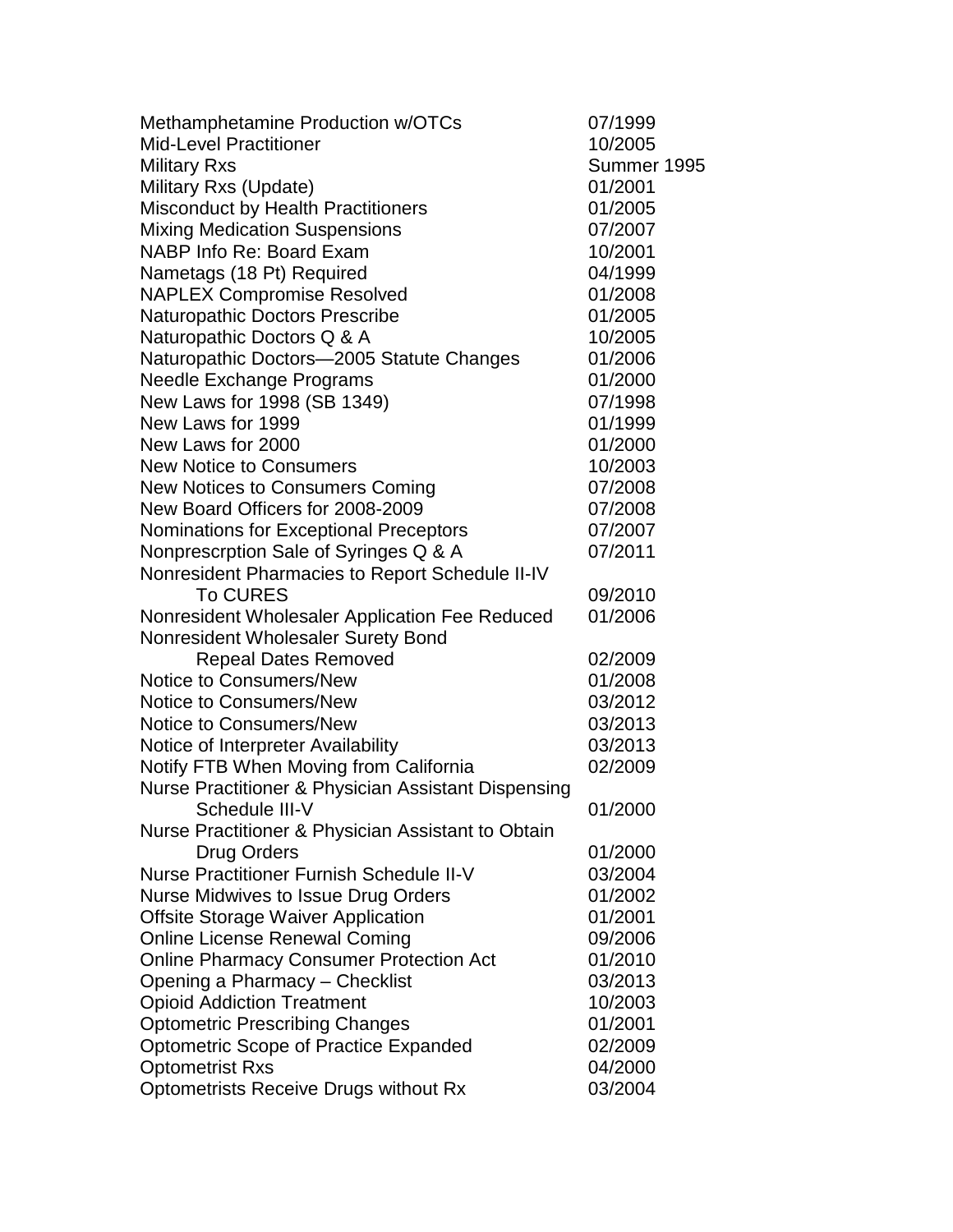| <b>Order of Abatement</b>                            | 03/2004 |
|------------------------------------------------------|---------|
| <b>Order of Correction</b>                           | 03/2004 |
| Out-of-State Distributor License Application         |         |
| Language Clarified                                   | 01/2002 |
| <b>Out-of-State Distributor Becomes Nonresident</b>  |         |
| Wholesaler                                           | 01/2005 |
| <b>Out-of-State Distributor Becomes Nonresident</b>  |         |
| Wholesaler                                           | 10/2005 |
| <b>Out-of-State Prescriptions</b>                    | 04/2000 |
| Out-of-State Rx on Tamper-Proof forms                | 09/2010 |
| Out-of-State Prescriptions/Schedule II               | 07/2007 |
| Patricia Harris New Appointment                      | 09/2006 |
| Parkinson's Disease Registry                         | 07/2008 |
| <b>Partial Filling Schedule II</b>                   | 10/2003 |
| <b>Partial Filling Schedule II Changes</b>           | 10/2005 |
| Patient-Centered Labeling in Effect                  | 03/2012 |
| <b>Patient-Centered Labels on Rx Containers</b>      | 07/2011 |
| <b>Patient-Centered Labeling Translations</b>        | 03/2012 |
| <b>Patient-Centered Labeling Requirements</b>        | 03/2013 |
| <b>Patient Consultation Mandatory Reminder</b>       | 07/2008 |
| Patient Consultation - Suggested Language            | 03/2013 |
| <b>Patient Information Disposal</b>                  | 01/2007 |
| <b>Patient Information Stolen, Procedures</b>        | 07/2007 |
| Patient Privacy when on Speakerphone                 | 07/2007 |
| Patients' Rights to be Added to Notice to Consumers  | 01/2007 |
| <b>Pediatric Medication Errors</b>                   | 07/2008 |
|                                                      | 01/2008 |
| Pedigree Background/Summary                          |         |
| <b>Pedigree Requirement Exemptions</b>               | 02/2009 |
| <b>Pedigree Extension for Pharmacies</b>             | 01/2005 |
| <b>Pedigree Extension for Wholesalers</b>            | 01/2005 |
| Pedigree (Electronic) for Dangerous Drugs            | 01/2005 |
| Pedigree (Electronic) for Prescription Drugs         | 01/2007 |
| Pedigree for Wholesalers on Jan 1, 2007              | 01/2005 |
| Personnel Ratio in Pharmacy (updated)                | 04/2000 |
| <b>Pharmacies &amp; Returned Sharps/Board Policy</b> | 02/2009 |
| Pharmacies Pedigree Compliance Date 07/01/17         | 02/2009 |
| <b>Pharmacist Clinical Functions Outside</b>         |         |
| <b>Licensed Site</b>                                 | 10/2001 |
| <b>Pharmacist Recovery Program Changes</b>           | 01/2006 |
| <b>Pharmacist Recovery Program/New Management</b>    | 10/2001 |
| <b>Pharmacist Recovery Program/New Management</b>    | 10/2003 |
| <b>Pharmacist Renewal Requirements</b>               | 07/2011 |
| Pharmacist Scholarship/Loan Repayment Program        | 07/2007 |
| Pharmacist Scholarship/Loan Repayment Program        | 03/2012 |
| Pharmacist Intern Affidavit Signatures               | 01/2005 |
| Pharmacist/Intern Ratio Changed                      | 01/2005 |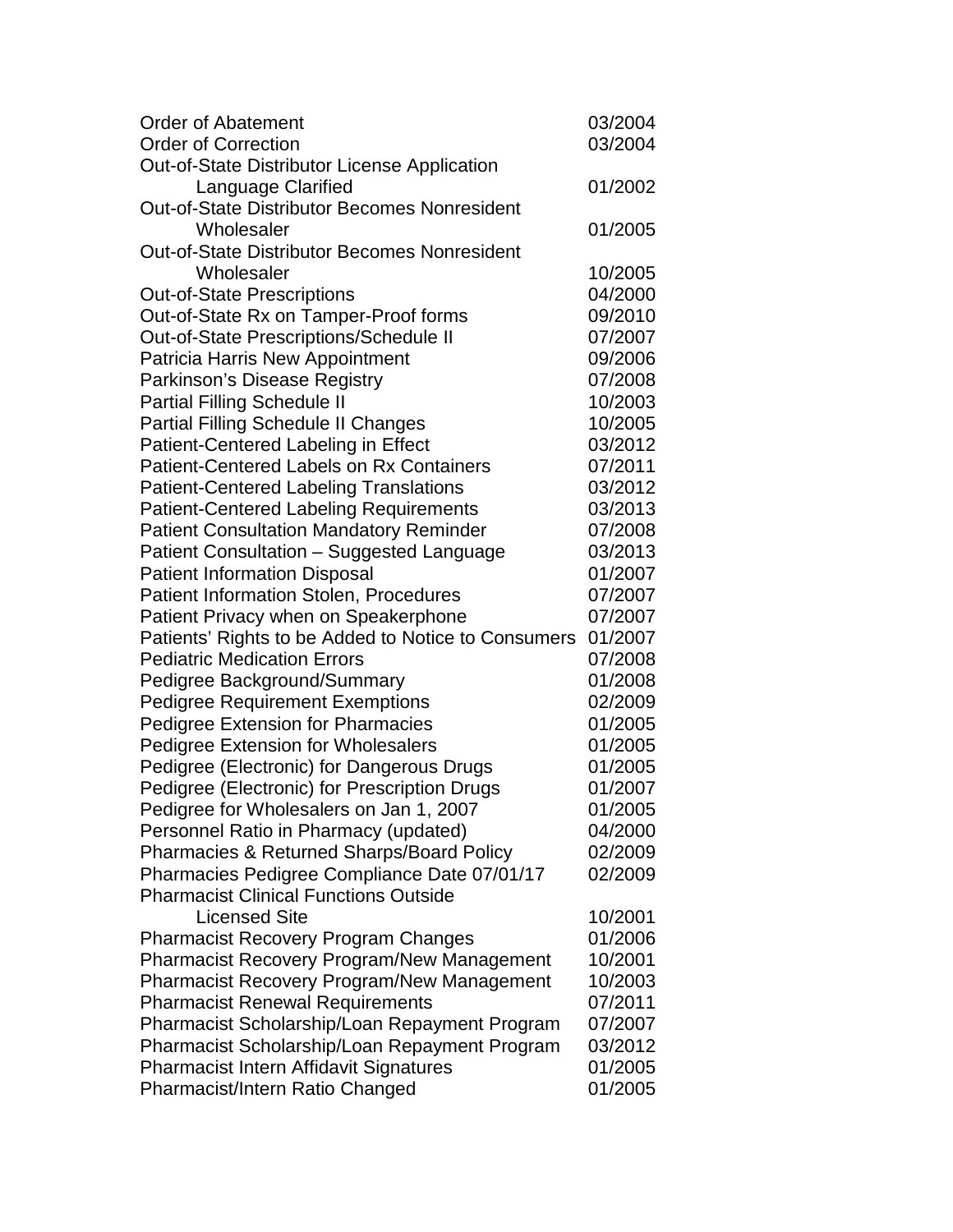| <b>Pharmacist Work &amp; Lunch/Break</b>               | 01/2000 |
|--------------------------------------------------------|---------|
| <b>Pharmacist Scope of Practice Changes</b>            | 01/2000 |
| <b>Pharmacists Prescribe CS under Protocol</b>         | 01/2005 |
| <b>Pharmacy Change Form Info</b>                       | 03/2003 |
| <b>Pharmacy Closing Requirements</b>                   | 02/2009 |
| <b>Pharmacy Intern Affidavits</b>                      | 10/2001 |
| <b>Pharmacy Intern Affidavits</b>                      | 10/2003 |
| Pharmacy Law New Index Online                          | 01/2008 |
| <b>Pharmacy Opening Requirements</b>                   | 02/2009 |
| <b>Pharmacy Scholarships</b>                           | 10/2003 |
| <b>Pharmacy School List</b>                            | 01/2006 |
| <b>Pharmacy Self-Assessments (Amended)</b>             |         |
| <b>Being Mailed to Pharmacies</b>                      | 10/2001 |
| <b>Pharmacy Self-Assessment Updated</b>                | 07/2007 |
| <b>Pharmacy Self-Assessment Updated Online</b>         | 02/2009 |
| <b>Pharmacy Tech Badges</b>                            | 03/2003 |
| <b>Pharmacy Tech Duties</b>                            | 03/2003 |
| <b>Pharmacy Tech Ratio Change</b>                      | 01/2002 |
| <b>Pharmacy Tech Ratio Interpretation</b>              | 03/2003 |
| <b>Pharmacy Tech Registration Requirements Change</b>  | 03/2004 |
| <b>PIC at Two Pharmacies</b>                           | 01/2005 |
| <b>Phone Numbers at the Board</b>                      | 01/2006 |
| <b>Physician Assistant Rx</b>                          | 02/2009 |
| <b>Physicians (Retired) Prescribing Prohibited</b>     | 01/2005 |
| PIC (Changing PICs)                                    | 04/2000 |
| PIC Change/Report within 30 Days                       | 03/2012 |
| <b>PIC's Name Added to License</b>                     | 04/1999 |
| PIC's Rights/Responsibilities                          | 01/1999 |
| Pill-Splitting Not for Everyone                        | 07/2007 |
| Plan B/Rx for 16 yrs or Younger                        | 09/2010 |
| Plan B/Sold to Men                                     | 09/2010 |
| Plan B/Who Can Sell                                    | 09/2010 |
| Power of Attorney for Ordering Schedules I and II      | 09/2010 |
| Powers, William Departs Board                          | 02/2009 |
| Preceptors, Be Careful                                 | 10/2001 |
| Prefilled Insulin Syringes by Pharmacist               | 01/2007 |
| <b>Preprinted Prescriber Prescription Requirements</b> | 10/2005 |
| Prescriber Dispensing Dangerous Drugs or               |         |
| Devices to Emergency Room Patient                      | 01/2005 |
| <b>Prescriber Signature</b>                            | 09/2010 |
| <b>Prescriber Signature Requirements for Faxed</b>     |         |
| And Electronically Transmitted Prescriptions           | 03/2013 |
| Prescribing by Naturopathic Doctors                    | 01/2006 |
| <b>Prescribing Changes/Timeline</b>                    | 03/2004 |
| <b>Prescribing (Self) Prohibited</b>                   | 09/2010 |
| <b>Prescribing (Self) Guidance</b>                     | 03/2013 |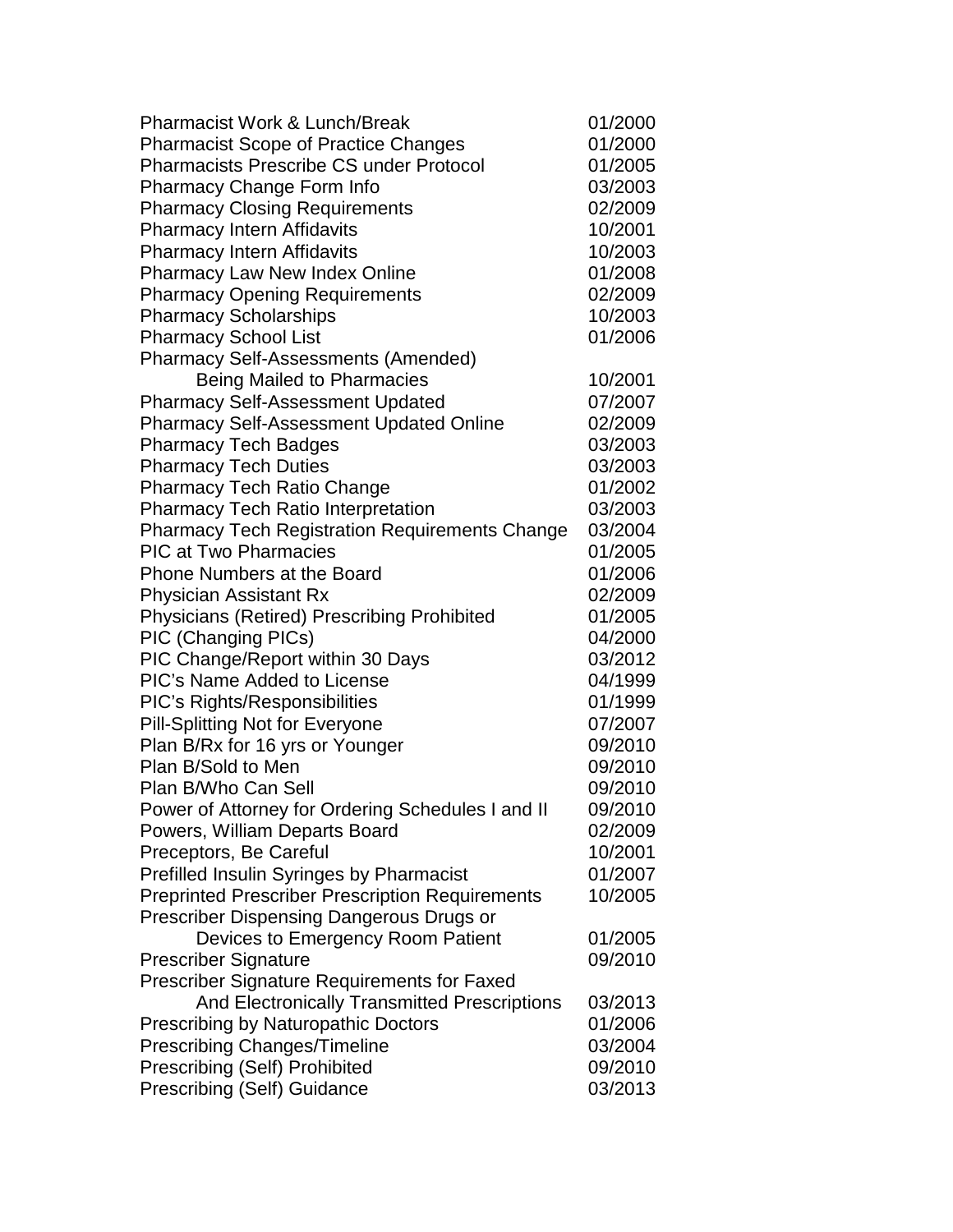| Prescription for "Partner"                            | 10/2003 |
|-------------------------------------------------------|---------|
| <b>Prescription Labeling Requirements</b>             | 01/2005 |
| <b>Prescription Description on Container Label</b>    | 01/2006 |
| Prescription Drug Container Labels (New)              | 09/2010 |
| Prescription Drug Monitoring Program (PDMP)           | 03/2012 |
| <b>Prescription Drug Take-Back Guidelines</b>         | 03/2012 |
| <b>Prescription Faxed by Patient</b>                  | 09/2006 |
| <b>Prescription Forms for Controlled Subs Changed</b> | 01/2006 |
| <b>Prescription Pads Printed on Secure Printer</b>    | 03/2004 |
| <b>Prescription Requirements Standardized</b>         | 03/2004 |
| Prescriptions Written by Prescribers in Mexico        | 09/2006 |
| <b>Prescriptions Written on Non-Security Forms</b>    |         |
| <b>Treated as Oral Prescription</b>                   | 10/2005 |
| Prescriptions to Have Drug Description                | 03/2004 |
| Preserve a Treasure (Antibiotics)                     | 01/2005 |
| Procedures (Improving) for Handling Recalled Drugs    | 09/2010 |
| <b>Protopic Labeling Updated</b>                      | 09/2006 |
| <b>PSAM Approved for CE</b>                           | 01/2006 |
| <b>Public Disclosure Policy</b>                       | 01/2002 |
| <b>Quality Assurance Program</b>                      | 01/2001 |
| Quality Assurance Q & A                               | 03/2003 |
| <b>QAP Clarification</b>                              | 01/2005 |
| <b>QAP Regulation Passed</b>                          | 07/2001 |
| Rannazzisi, J. (DEA) on Controlled Substances         | 09/2010 |
| <b>Ratio of Pharmacy Personnel</b>                    | 07/1998 |
| <b>Real Time Access to CURES Data</b>                 | 02/2009 |
| Real Time Access to CURES Patient Rx History          | 03/2012 |
| Real Time Access to Patient Rx History                | 01/2010 |
| <b>Recalled Drugs Handling in Hospitals</b>           | 09/2010 |
| Recalled Drugs Found in California Pharmacies         | 07/2008 |
| <b>Recalled Product Notices on Premises</b>           | 02/2009 |
| <b>Reconstituted Medication Errors</b>                | 07/2007 |
| Recordkeeping Changes in Jan 1, 2006                  | 01/2005 |
| Recordkeeping Requirements Amended                    | 01/2005 |
| Red Flag Rule Implementation 11/01/09                 | 01/2010 |
| <b>Refills Prohibited for Schedule II</b>             | 09/2010 |
| <b>Refunds for Returned Rxs</b>                       | 03/2013 |
| <b>Regulation Update Summaries</b>                    | 10/2005 |
| <b>Regulation Update Summary</b>                      | 07/2007 |
| Renew License as Soon as Possible                     | 07/2008 |
| Reporting Theft or Impairment to the Board            | 03/2012 |
| Requests for Records by Med Board Investigators       | 10/2005 |
| <b>Remodeling Fee Eliminated</b>                      | 01/2002 |
| <b>Repackager Defined</b>                             | 02/2009 |
| Repackagers Must Contain Pedigree                     | 02/2009 |
| Repackager Pedigree Compliance Date 07/01/16          | 02/2009 |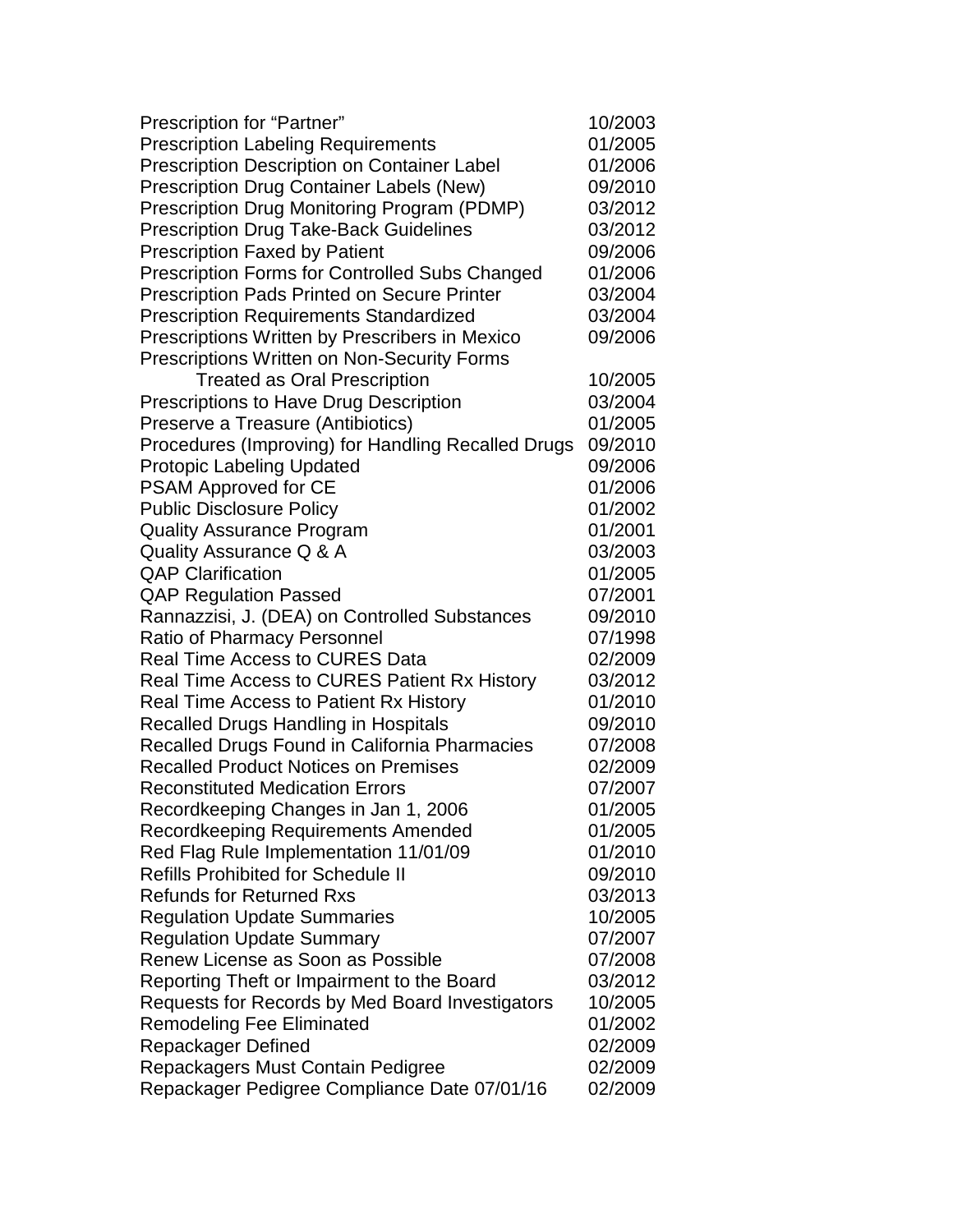| <b>Repackaging Drugs</b>                                    | 01/2002 |
|-------------------------------------------------------------|---------|
| Reporting Controlled Substance Loss/Theft to DEA            | 09/2010 |
| <b>Reporting Financial Settlements to Board</b>             | 09/2010 |
| <b>Reporting/Reducing Pharmacy Theft</b>                    | 01/2010 |
| <b>Retired Pharmacist License</b>                           | 01/2002 |
| <b>Retired Physician Prescribing</b>                        | 01/2005 |
| <b>Retired Physician Voluntary Service Prescribing</b>      | 10/2005 |
| <b>Return of Unused Prescription Drugs</b>                  | 07/2007 |
| <b>Returned Sharps/Board Policy</b>                         | 02/2009 |
| <b>Reverse Third-Party Logistics Provider</b>               | 02/2009 |
| RPH Absence from Pharmacy (Reg. Adopted)                    | 07/2000 |
| <b>Robbery Prevention and Action During Robbery</b>         | 02/2009 |
| <b>Robotic Dispensing Checking</b>                          | 01/2005 |
| Robotic Dispensing Q & A                                    | 10/2005 |
| <b>Rules of Professional Conduct Eliminated</b>             | 01/2006 |
| Ryan Haight/Online Phcy Consumer Protection Act             | 01/2010 |
| <b>Rx Tamper Resistant Form Printers</b>                    | 03/2004 |
| Safeguards to Implement High Alerts                         | 07/2011 |
| SB 151 Requirements for CS                                  | 01/2005 |
| SB 472 Standardization of Rx Labels                         | 01/2008 |
| SB 472 Update                                               | 07/2008 |
| SB 853 Interpreted/Translated Healthcare Insurance          |         |
| Information for Insured                                     | 01/2010 |
| SB 966 Disposal of Prescription Drugs by                    |         |
| <b>Patients</b>                                             | 01/2008 |
| SB 1339 (Quality Assurance Program) Signed                  | 11/2000 |
| Schedule II & Non-Controlled Rx Time Limits                 | 07/2000 |
| <b>Schedule II/Writing Multiple Prescriptions</b>           | 01/2008 |
| Schedule II Drugs/Issue Date                                | 03/2013 |
| Schedule III & IV Refills                                   | 10/2003 |
| Schedule III to be Added to CURES                           | 03/2004 |
| Schedule IV Must be Reported to CURES                       | 01/2007 |
| Schedule IV Emer. Rm. Rxs Report to CURES                   | 01/2008 |
| Script, The Mailed to Pharmacies & Wholesalers Only 07/2008 |         |
| Script, The Published Online Only                           | 01/2010 |
| Script, The Online Only for Pharmacists                     | 07/2008 |
| <b>Security Breach Requirements/Reporting</b>               | 03/2012 |
| <b>Security Prescription Form Changes</b>                   | 01/2006 |
| <b>Security Prescription Form Reminder</b>                  | 03/2013 |
| Security Printer Approvals Done by DOJ                      | 01/2006 |
| <b>Security Rx Form/New Requirements</b>                    | 03/2012 |
| Self-Assessment for Location Change                         | 03/2012 |
| Self-Assessment Forms Can be Faxed to You                   | 01/2002 |
| Self-Assessment NABP Learning Tool                          | 10/2005 |
| <b>Self-Assessment Forms Revised</b>                        | 10/2005 |
| Self-Assessment Forms Revised (B&PC 4013)                   | 07/2011 |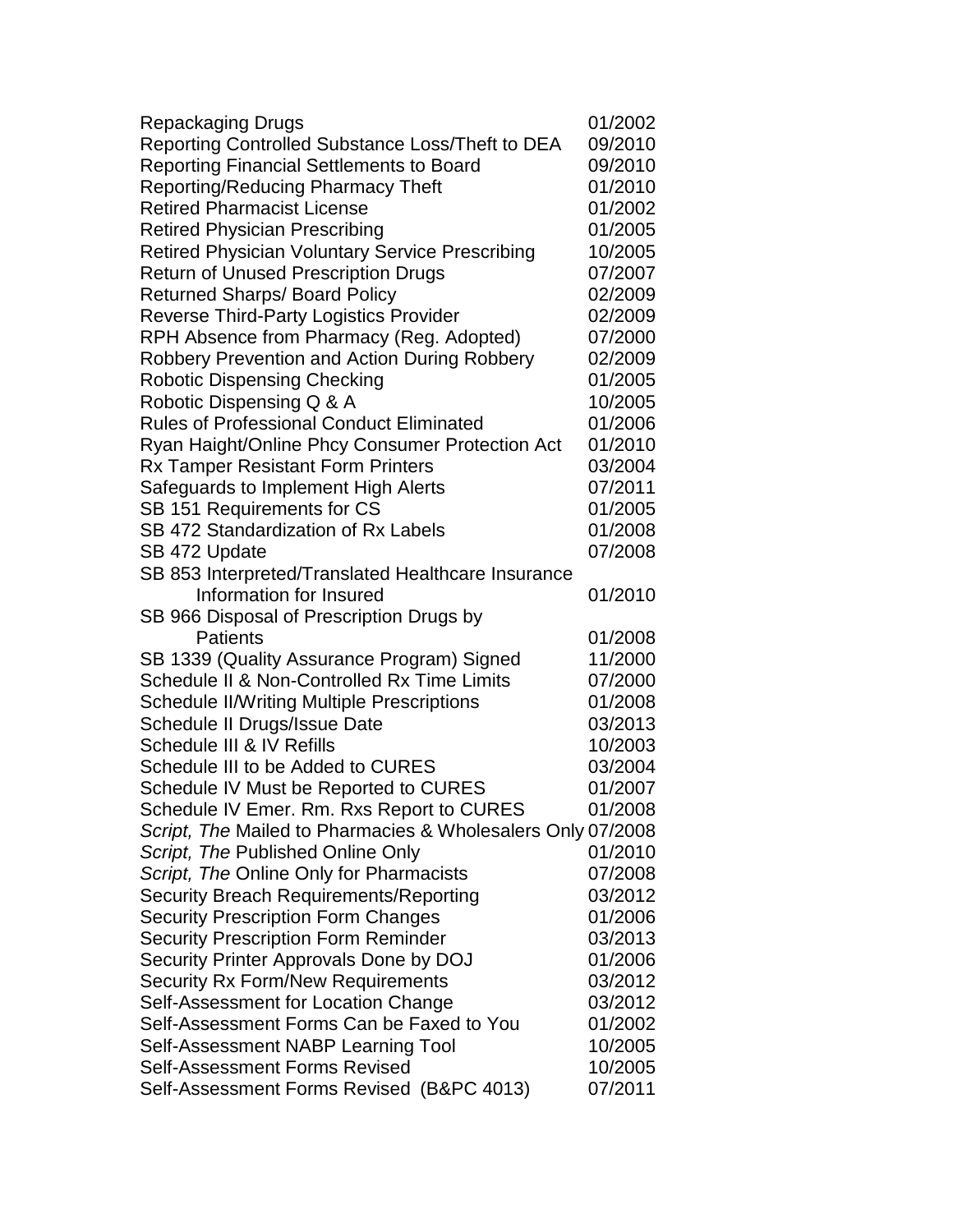| Self-Assessment Q & A                                | 01/1999 |
|------------------------------------------------------|---------|
| Self-Assessment Q & A (More)                         | 04/1999 |
| Self-Assessment Update                               | 04/2001 |
| Self-Assessment Update                               | 07/2001 |
| Self-Assessment Updated and Online                   | 01/2006 |
| Self-Assessment Updated                              | 07/2007 |
| Self-Assessment Amended Pharmacies/Wholesalers       | 07/2011 |
| Senate Joint Resolution 19                           | 02/2009 |
| Serving the Underserved                              | 01/2008 |
| <b>Serostim Fraud Alert</b>                          | 04/2001 |
| <b>Sharps Waste: Board Policy</b>                    | 02/2009 |
| Side Effect Statement Labeling Required by FDA       | 01/2010 |
| <b>Site Licenses</b>                                 | 01/2005 |
| Soc Sec Num Partially Covered on Renewal App         | 01/2006 |
| <b>Sponsored Events</b>                              | 07/2011 |
| <b>SNF Automated Drug Delivery</b>                   | 04/1999 |
| <b>Standardization of Labeling Requirements</b>      | 01/2008 |
| <b>Standardized Patient-Centered Rx Label Review</b> | 07/2011 |
| <b>Starter Packs in Emergency Rooms</b>              | 10/2005 |
| <b>Sterile Compounding</b>                           | 01/2002 |
| <b>Sterile Compounding Accreditation Inspection</b>  | 09/2010 |
| <b>Sterile Compounding Licensing Exemptions</b>      | 01/2006 |
| Sterile Compounding Q & A                            | 10/2003 |
| Sterile Injectable Compounding Area                  | 07/2011 |
| Sterile Injectable Compounding Attire                | 07/2011 |
| Sterile Injectable Compounding Label Requirements    | 07/2011 |
| Sterile Injectable Compounding from Non-Sterile      |         |
| <b>Ingredients Facility / Equipment Standards</b>    | 07/2011 |
| Sterile Injectable Compounding Policies/Procedures   | 07/2011 |
| Sterile Injectable Compounding Quality Assurance     | 07/2011 |
| Sterile Injectable Compounding Recordkeeping         | 07/2011 |
| Sterile Injectable Compounding Reference Material    | 07/2011 |
| Sterile Injectable Compounding Training of Staff,    |         |
| Patient, and Caregiver                               | 07/2011 |
| <b>Sterile Syringes Access</b>                       | 03/2012 |
| Stolen Drugs and/or Patient Information              | 07/2007 |
| Storage of Exempt Dangerous Drugs/Devices            | 07/2001 |
| <b>Study to Improve Patient Consultation</b>         | 09/2006 |
| <b>Surety Bond for Nonresident Wholesalers</b>       | 01/2005 |
| <b>Surety Bond for Nonresident Wholesalers</b>       | 10/2005 |
| <b>Surety Bond for Wholesalers</b>                   | 01/2005 |
| <b>Surety Bond for Wholesalers</b>                   | 10/2005 |
| Surety Bond for Wholesalers/                         |         |
| Nonresident Wholesalers Begins                       | 01/2006 |
| Syringes/Nonprescription Q & A                       | 07/2011 |
| <b>Syringe Tip Cap Dangers</b>                       | 01/2008 |
|                                                      |         |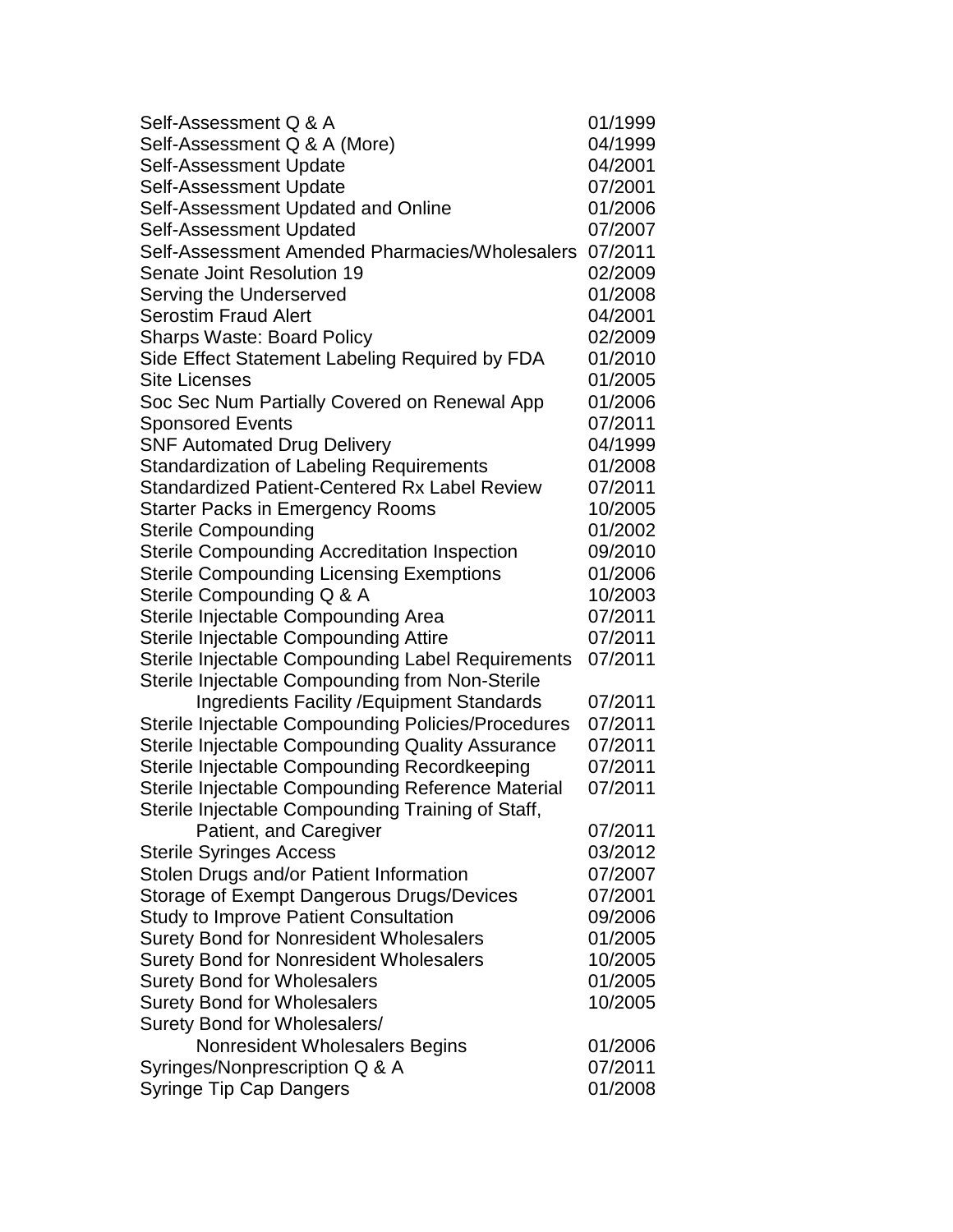| <b>Take Back Programs Model Guidelines</b>               | 01/2010 |
|----------------------------------------------------------|---------|
| <b>Tamper-Resistant Prescription Forms</b>               | 01/2005 |
| Tamper-Resistant Rx Requirements/                        |         |
| Letter to Pharmacists and Physicians                     | 01/2005 |
| <b>Tamper-Resistant Rx/Security Printer Number</b>       | 07/2011 |
| Tax Delinquencies List Effect on License                 | 03/2012 |
| <b>TCH Check TCH Authorized</b>                          | 01/2007 |
| Teaspoon/mL Mix-Up                                       | 03/2012 |
| <b>Technician GED Required</b>                           | 01/2000 |
| <b>Technician Trainee Hours Extended</b>                 | 01/2000 |
| <b>Temporary Pharmacy Permit</b>                         | 01/2002 |
| <b>Temporary Pharmacy Permit</b>                         | 03/2003 |
| Terminally III (11159.2) Q & A                           | 01/1999 |
| Terminally III (11159.2) Q & A (More)                    | 04/1999 |
| <b>Terminally III Rxs on Non-Security Forms</b>          | 01/2006 |
| Terminated Licensees Must be Reported to Board           | 09/2006 |
| <b>Thanks to Wildfire Emergency Helpers</b>              | 01/2008 |
| Thermometers (Fever)                                     | 01/2002 |
| <b>Third-Party Logistics Provider Defined</b>            | 02/2009 |
| <b>Transferring Prescriptions</b>                        | 07/2007 |
| <b>Transferring Prescriptions and Incentives</b>         | 07/2007 |
| Transferring Prescriptions Q & A                         | 03/2013 |
| <b>Triplicate C II Codes</b>                             | 07/1998 |
| Triplicate C II Codes (Update)                           | 04/2000 |
| Triplicate Forms (No Limit When Ordering)                | 01/2001 |
| Triplicate Law Changes Q & A                             | 01/2001 |
| <b>Triplicate Prescription Changes</b>                   | 01/2001 |
| <b>Triplicate Requirement Eliminated</b>                 | 03/2004 |
| Triplicates Replaced W/New Rx Form                       | 03/2004 |
| Unapproved Marketing of Hydrocodone Products             | 01/2008 |
| Unlawful Possession of C S Rx Forms                      | 01/2006 |
| Unlicensed Distribution of Dangerous Devices             |         |
| to Hospitals                                             | 09/2010 |
| <b>Unprofessional Conduct Amended</b>                    | 01/2007 |
| Unused Prescription Drugs/Collection & Distribution      | 01/2006 |
| <b>Unused Prescription Drugs County Programs</b>         | 01/2006 |
| <b>Unused Prescription Drugs Donation/Depository</b>     | 01/2006 |
| Unused Prescription Drugs Returned for Sale              | 01/2007 |
| Unused Prescription Drugs Returned for Sale              | 07/2007 |
| <b>Veterinary Drugs Added to Dangerous Drugs</b>         | 03/2004 |
| <b>Veterinary Teaching Hospital</b>                      | 01/2005 |
| Videos (Informational) Online                            | 03/2012 |
| <b>VIPPS-Accreditation for Internet Phcy Advertisers</b> | 09/2010 |
| Virginia Herold Interim Executive Officer                | 09/2006 |
| Virginia Herold New Executive Officer                    | 07/2007 |
| <b>Waivers for Offsite Storage</b>                       | 01/2001 |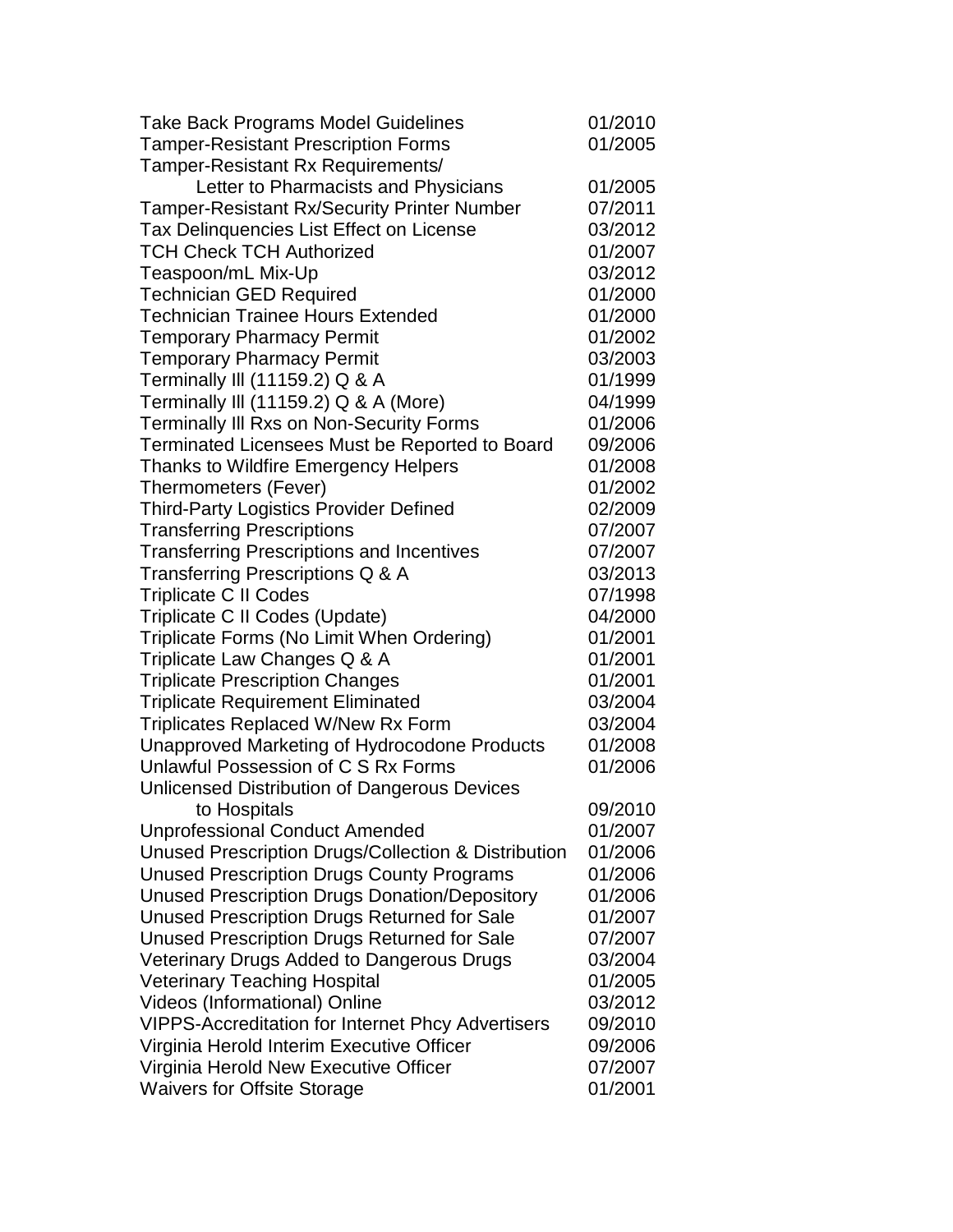| Where to go for Answers                                  | 04/2001 |
|----------------------------------------------------------|---------|
| <b>Wholesaler Electronic Billing</b>                     | 01/2005 |
| <b>Wholesaler Excessive Furnishing to Pharmacies</b>     | 01/2005 |
| <b>Wholesaler Business License</b>                       | 01/2005 |
| Wholesaler/Out-of-State Wholesalers Surety Bond          |         |
| Provision Extended to 01/01/15                           | 01/2008 |
| Wholesaler Pedigree Compliance Date 07/01/16             | 02/2009 |
| <b>Wholesaler Sales Requirements</b>                     | 01/2005 |
| Wholesaler Self-Assessment is Here                       | 07/2007 |
| <b>Wholesaler Self-Assessment Updated</b>                | 02/2009 |
| <b>Wholesaler Surety Bond Repeal Dates Removed</b>       | 02/2009 |
| <b>Wholesalers Temporary License Fee</b>                 | 01/2008 |
| <b>Wholesaler Tracking Dangerous Drugs &amp; Devices</b> | 01/2005 |
| <b>Wholesaler Unauthorized Furnishing</b>                | 02/2009 |
| <b>Wildfire Victims' Medical Needs</b>                   | 01/2008 |
| Written Declaration (Grandfathering Pedigree)            | 02/2009 |
| Requirements)                                            |         |

## **Rx for Good Practice**

*Please remember that changes in the law may have changed the answers to some of these questions since their originally publication.*

| C II Rx written by out-of-state prescriber<br>07/2001<br>C III-V Rx faxed from physician's office<br>10/2001<br>Changes to Schedule II Rxs by pharmacist<br>11/2000<br>Clinic dispensing 72-hours supply of Schedule II<br>09/2010<br>Consult documentation for out-patient pharmacy<br>07/2001<br><b>Controlled Substance filled five times</b><br>01/2010<br>DEA numbers for transferring non-controlled drugs<br>10/2001<br>Dispensing partial amount of controlled substance<br>03/2003 |
|---------------------------------------------------------------------------------------------------------------------------------------------------------------------------------------------------------------------------------------------------------------------------------------------------------------------------------------------------------------------------------------------------------------------------------------------------------------------------------------------|
|                                                                                                                                                                                                                                                                                                                                                                                                                                                                                             |
|                                                                                                                                                                                                                                                                                                                                                                                                                                                                                             |
|                                                                                                                                                                                                                                                                                                                                                                                                                                                                                             |
|                                                                                                                                                                                                                                                                                                                                                                                                                                                                                             |
|                                                                                                                                                                                                                                                                                                                                                                                                                                                                                             |
|                                                                                                                                                                                                                                                                                                                                                                                                                                                                                             |
|                                                                                                                                                                                                                                                                                                                                                                                                                                                                                             |
|                                                                                                                                                                                                                                                                                                                                                                                                                                                                                             |
| Disposal of drugs-expired or returned<br>07/2001                                                                                                                                                                                                                                                                                                                                                                                                                                            |
| Disposal of drugs-expired or returned<br>10/2001                                                                                                                                                                                                                                                                                                                                                                                                                                            |
| Drug deliveries when pharmacy is closed<br>09/2010                                                                                                                                                                                                                                                                                                                                                                                                                                          |
| Expiration date on repackaged containers<br>09/2010                                                                                                                                                                                                                                                                                                                                                                                                                                         |
| Faxed/electronic data transmissions differences<br>11/2000                                                                                                                                                                                                                                                                                                                                                                                                                                  |
| 03/2003<br><b>Forged Rxs</b>                                                                                                                                                                                                                                                                                                                                                                                                                                                                |
| 07/2001<br>Mailing Rx to a mail box                                                                                                                                                                                                                                                                                                                                                                                                                                                         |
| 09/2010<br>Methadone supply for hospital discharge                                                                                                                                                                                                                                                                                                                                                                                                                                          |
| 09/2010<br>Military Rxs not on tamper secure Rx form                                                                                                                                                                                                                                                                                                                                                                                                                                        |
| 09/2010<br>Morning-after pill                                                                                                                                                                                                                                                                                                                                                                                                                                                               |
| 10/2001<br>Must physician hand-write all Schedule III-V Rxs                                                                                                                                                                                                                                                                                                                                                                                                                                 |
| NRPs to report Schedule II-IV to CURES<br>09/2010                                                                                                                                                                                                                                                                                                                                                                                                                                           |
| Out-of-state Rxs not on tamper secure Rx form<br>09/2010                                                                                                                                                                                                                                                                                                                                                                                                                                    |
| PA or NP signing drug orders<br>07/2001                                                                                                                                                                                                                                                                                                                                                                                                                                                     |